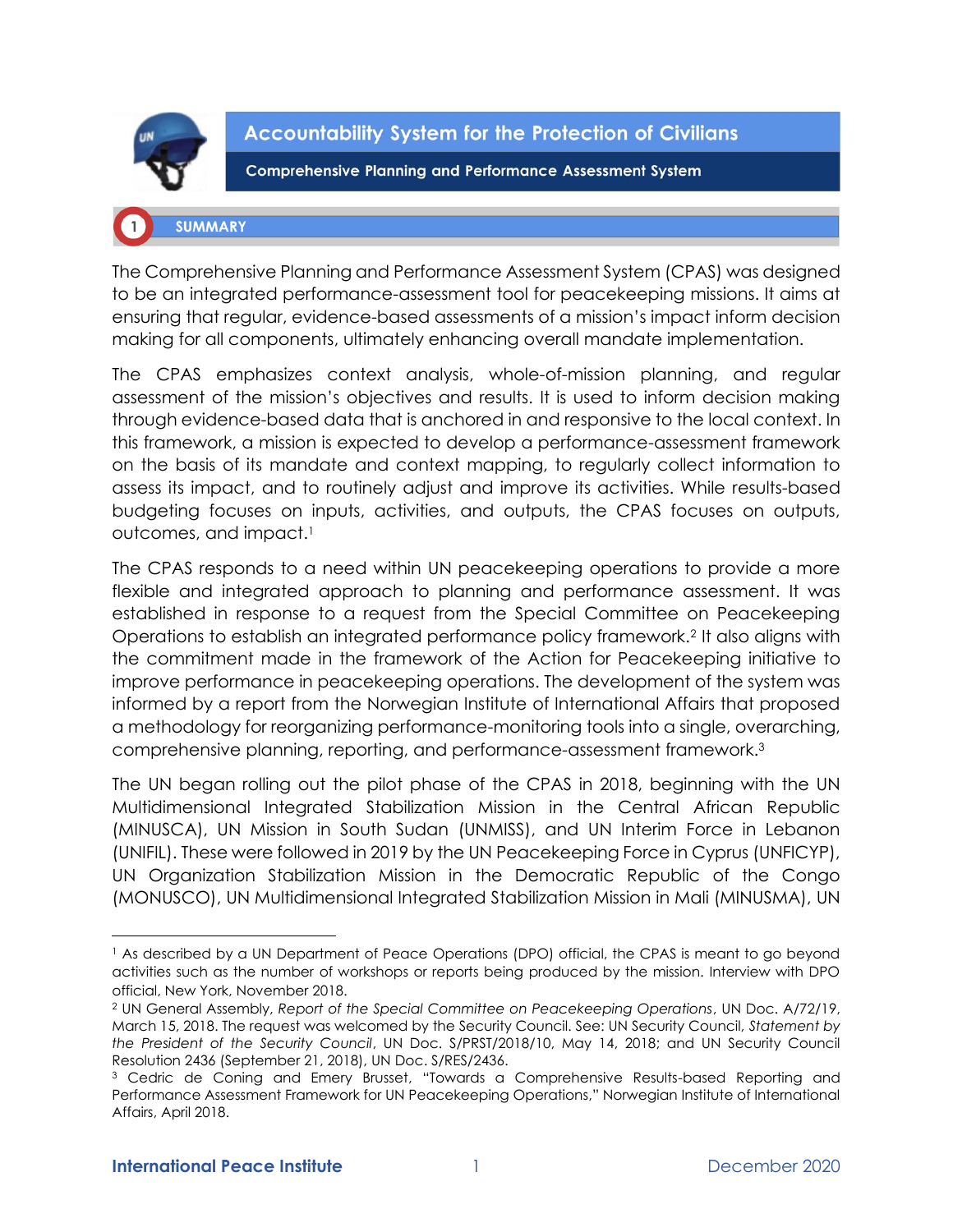Mission in Kosovo (UNMIK), and UN Mission for the Referendum in Western Sahara (MINURSO). It is expected to be rolled out in most peacekeeping missions by 2021.<sup>4</sup> The CPAS is designed to support and inform planning and reporting through performance assessment.

# **RELEVANCE TO THE PROTECTION OF CIVILIANS**

 $\sqrt{2}$ 

Each mission has a CPAS results framework, which is aligned with the mission's mandate and intended impact. As established by the POC handbook,

In missions where POC is a priority mandate, priority objectives related to POC, which are informed by the POC strategy, should be included in the CPAS. Doing so will help determine and define POC success across the mission. All relevant mission components will then be expected to develop their workplans and objectives to make progress towards these goals. Mission POC advisers and focal points should be included in the context mapping exercises as well as in the development of the CPAS results framework, in particular the development of POC indicators, to ensure that CPAS accurately captures the mission's impact on POC. The results captured by CPAS should in turn inform reviews and revisions of the POC strategy.<sup>5</sup>

In missions mandated to protect civilians, the CPAS results framework can include the improved protection of civilians as a priority objective, including a reduction in the threat of violence and loss of life as an intended impact. POC-related intended impact indicators are articulated in the results framework so that performance can be assessed to understand whether a mission is achieving its desired impact. The following missions have identified POC-relevant intended impact indicators:

- **MINUSCA**: Number of internally displaced persons (IDPs) and refugees who voluntarily return (source of data to be coordinated with UN country teams).
- **UNMISS**: Number of people prosecuted for serious human rights violations, disaggregated by affiliated groups (government, armed group, etc.) and court type.
- **MINUSMA**: Number of incidents of direct violence or threats of direct violence against civilians.

An excerpt from a mission's performance assessment related to POC noted the following as a success: "Decrease in conflict-related civilian deaths, due in part to a decrease in armed clashes which could be the result of increased deployment of national troops, and increased presence of security committees, and strengthened early warning mechanisms."

<sup>4</sup> The African Union–UN Hybrid Operation in Darfur (UNAMID) and the newly mandated UN Integrated Transition Assistance Mission in Sudan (UNITAMS) have been requested to implement the CPAS as well. The completion of the rollout, initially planned for the end of 2020, has been delayed due to the COVID-19 pandemic. See: United Nations Peacekeeping, "CPAS: The Comprehensive Performance Assessment System," available at <https://peacekeeping.un.org/en/cpas>.

<sup>5</sup> UN DPO, "The Protection of Civilians in United Nations Peacekeeping: Handbook," 2020.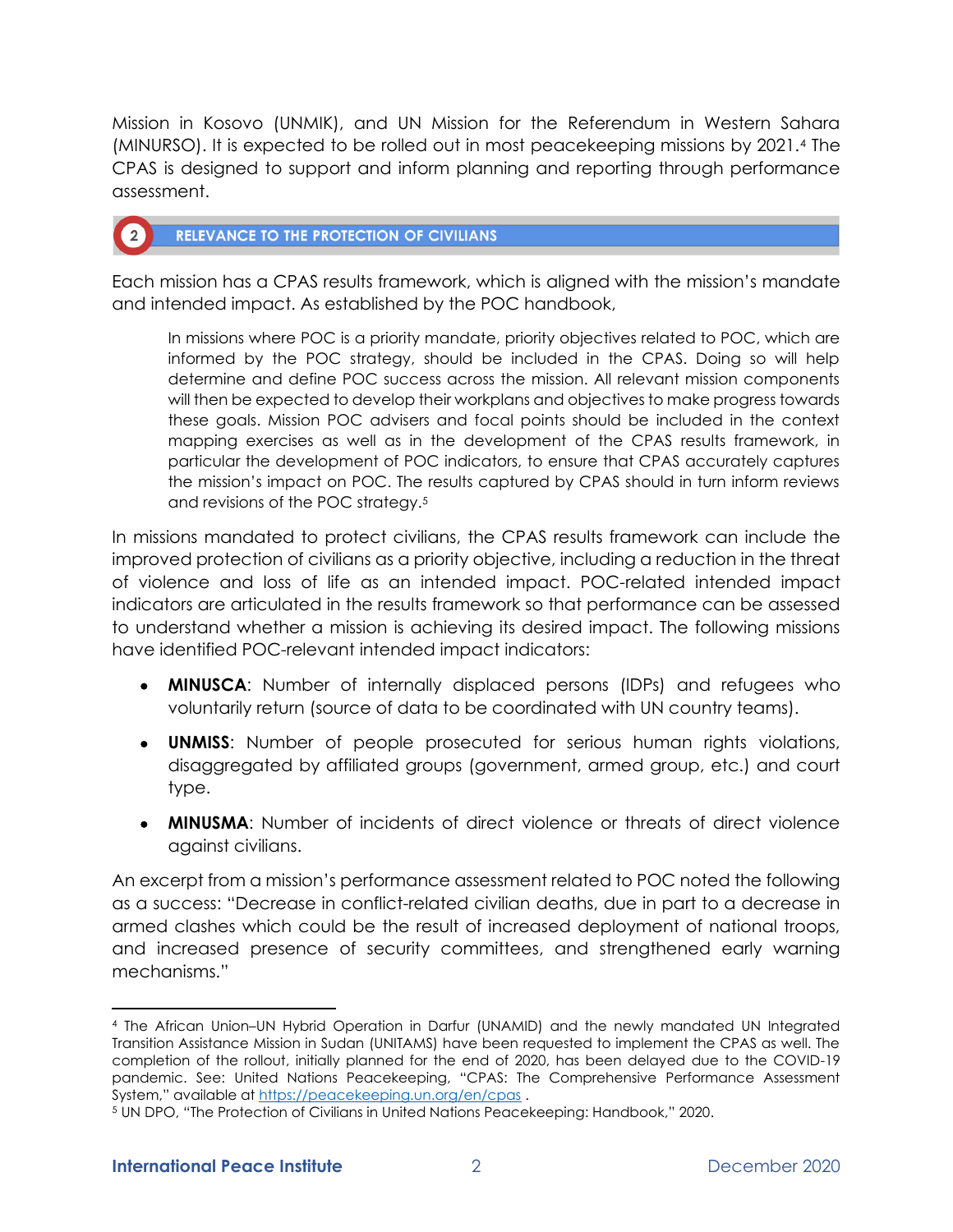

**RULES, GUIDELINES, AND METHODOLOGY** 

# **Governing rules**

The CPAS was initiated in 2018 by the Department of Peace Operations' (DPO) Division of Policy, Evaluation and Training, and it is currently being piloted and rolled out in several missions. Official guidance is being developed to formalize the system. The Secretariat is seeking to identify best practices and to implement incremental improvements as it rolls out the system before formalizing these in a formal policy.

## **Process and functioning**

The CPAS supports missions' efforts to plan (by defining priority objectives, mapping the context, and building the results framework), perform, assess their impact, and adjust activities.

The system is based on three main elements: (1) context mapping; (2) comprehensive results framework; and (3) performance assessment.

- 1) A context mapping identifies *drivers* of change, which are defined as trends or events that are the most influential triggers of positive or negative change that enable or block the achievement of the mission's priority objectives and that the mission has the ability and mandate to influence. This mapping also identifies key stakeholders that can enable or hinder these drivers and the characteristics of these actors, including their knowledge, attitude, positions, or behaviors.
- 2) This context mapping serves as the foundation for mission components, working together, to build a comprehensive results framework. The results framework identifies the intended impacts and outcomes of the mission to make progress toward its priority objectives and the outputs the mission needs to deliver to bring this change about.<sup>6</sup> The mission collects data against indicators (at the impact and outcome levels) to support analysis and reporting.<sup>7</sup> Data is entered into the CPAS information technology platform, analyzed, and visualized using an

<sup>6</sup> A mission's priority objectives are the main objectives mission leaders wish to focus on, within the mission's mandate. Priority objectives support the mission's overarching strategic objectives, as defined by the relevant Security Council resolution, but take into account prioritization and sequencing. Missions generally identify three to five drivers of change with corresponding intended impacts. Examples of drivers of change and corresponding intended impacts include: (1) implementation of the peace agreement (driver) and the peace agreement and the nationally led strategy for peace are progressing (intended impact); (2) instability (driver) and improved protection of civilians, including a reduction in the threat of violence and loss of life (intended impact); (3) lack of state authority (driver) and restoration of state authorities capable of performing basic state civil functions (intended impact); and (4) lack of accountability (driver) and progress in the fight against impunity (intended impact). For each area, the mission defines the context, the type of change required and how the mission can contribute to achieving it, and the indicators needed to demonstrate change through the collection of data, all of which inform the performance assessment. Missions are expected to plan, perform, assess, and adjust their approach on the basis of data demonstrating the level of impact for each performance area.

<sup>7</sup> CPAS results frameworks as of May 2020 from three large multidimensional missions with POC mandates had a total of 203 POC indicators at the intended impact (33) and intended outcome (170) levels.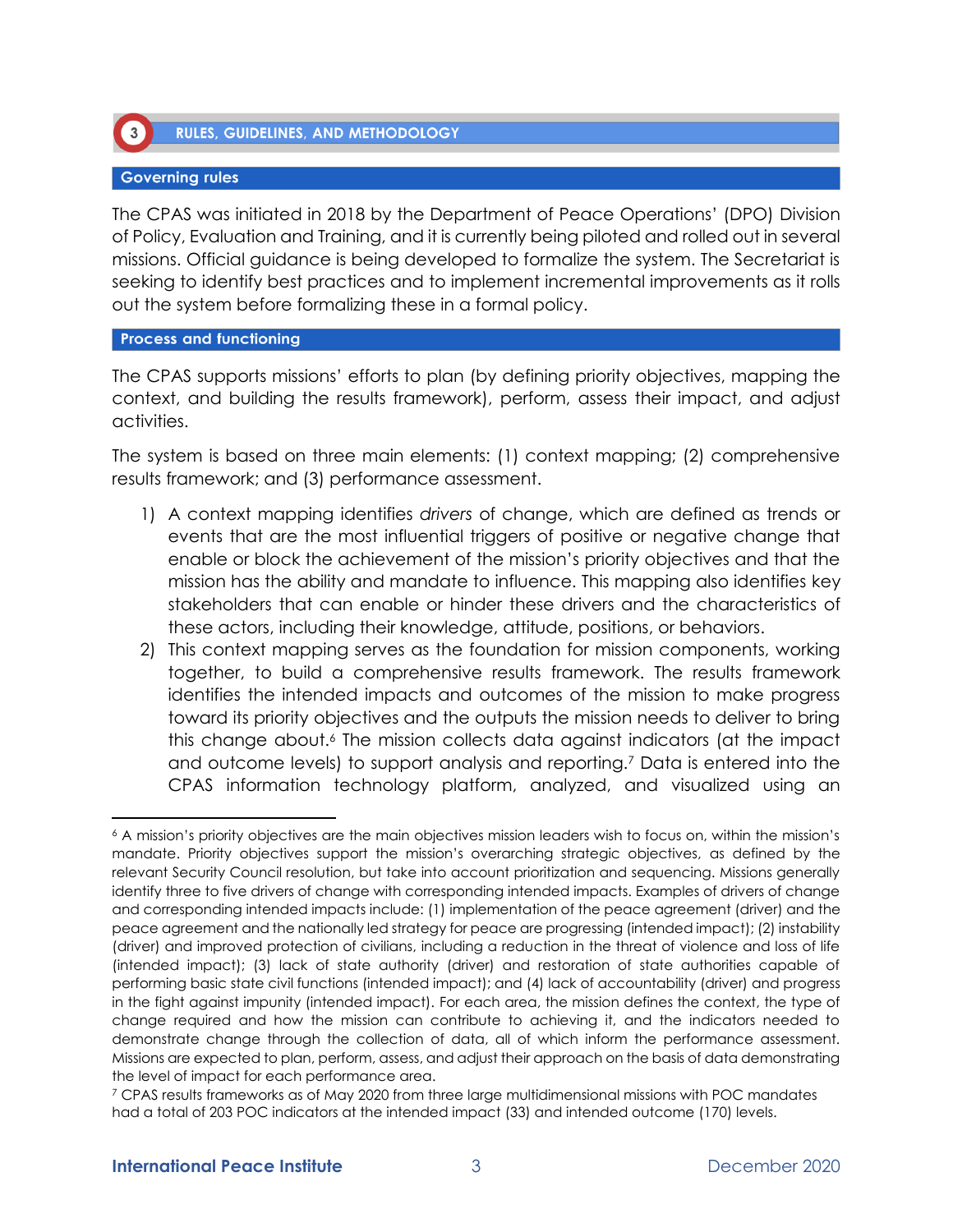interactive dashboard that allows mission leadership and managers to gauge progress. The dashboard also helps mission leaders and managers see trends, both in the context and in the mission's performance over time.

3) The performance assessment is based on an analysis of the relationships between the outputs and the impact of the mission. The performance assessment is carried out at all level of the results framework (output, intended outcome, and intended impact). An important objective is to assess the extent to which missions' outputs are effectively contributing to an intended outcome and then to assess progress toward that intended outcome and, in turn, progress toward the intended impact. Recommendations are provided to mission leaders, allowing them to make strategic decisions and identify activities that they need to continue, end, adapt, or expand, while taking into account changes in the context. Decisions are then communicated to managers, with timelines for implementation.

Three elements are taken into account to appreciate the quality of outputs delivered by the mission and their relationship with the intended outcomes and impact: relevance, extent, and duration (RED analysis).<sup>8</sup>

- **Relevance** refers to the degree to which an output is appropriately designed and able to effectively influence the target population to bring about an intended outcome. The mission evaluates whether the output is the best way to influence and bring about the desired change in the target group identified in the intended outcome or whether something else would be more effective. For example, a mission may submit recommendations to a government for implementation through monthly papers that are not being read by government officials; the mission could recommend that the output be changed to in-person briefings by the special representative of the secretary-general to ensure the content reaches and is able to shape the positions of senior government officials.
- **Extent** refers to whether an output is effectively reaching enough of, and the right members of, a target population to bring about the intended outcome. The mission evaluates whether it is targeting the right people and enough of them, with consideration of gender, geographic location, level of influence, and other dimensions. For example, a mission may be reaching fifty civil servants through a workshop, but this might not be not enough to bring about change, or the mission might better achieve its objectives by targeting one minister instead of fifty civil servants.
- **Duration** refers to whether an output is delivered to a target population efficiently and for an adequate amount of time to sustainably achieve the intended outcome. The mission evaluations whether the intended outcome will continue once the mission stops delivering the output, as well as the timing, frequency, and sustainability of the effect. For example, a mission may be constructing police infrastructure through quick-impact projects but find that the buildings fall into

<sup>8</sup> Each metric is given a score from 1 to 4. Each output therefore receives a total score between 3 and 12. Scores are provided along with a short, written assessment of the output's relevance and effectiveness, explaining why the score was given.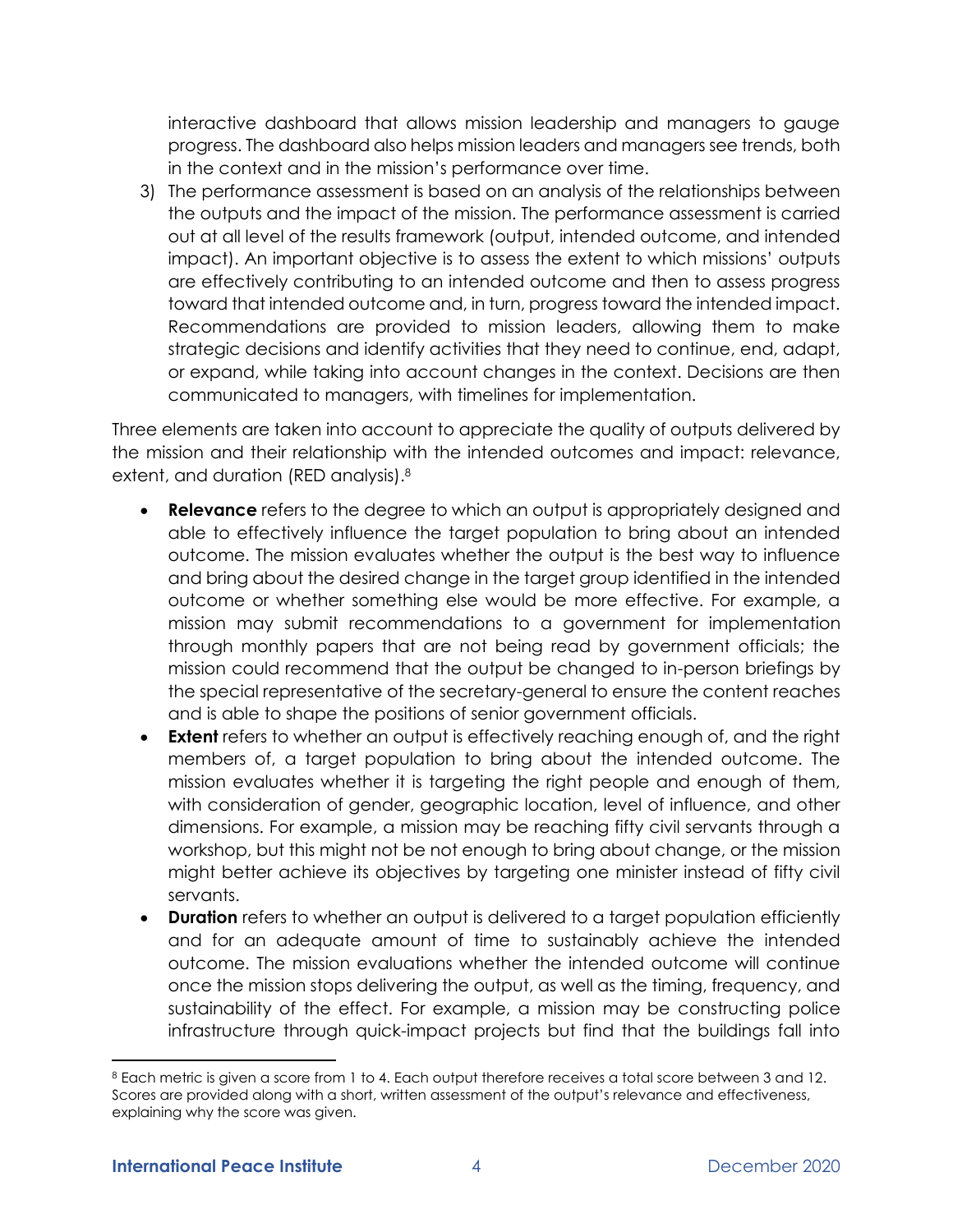disrepair due to lack of maintenance by local authorities and are unusable once transferred to the government, preventing the projects from having a sustainable impact on the provision of security in the area. A recommendation could be that the mission work with a partner organization or identify a government revenue stream to secure longer-term funding to maintain the buildings.

The system is iterative and enables missions to continuously assess their performance and adapt accordingly. If any major changes occur in the country, they can revisit the assumptions identified during the first phase of the cycle. They can also revise indicators on a regular basis. One of the objectives of the CPAS is to instill a dynamic culture of performance monitoring and to help missions "stop being taken by surprise."<sup>9</sup> Due to time and resource constraints, however, missions may not want to review all intended impacts during each assessment and may wish to focus on the highest priority or most dynamic impacts in a given performance assessment.

The CPAS is designed to be interoperable with other systems related to planning, such as the results-based budget and peacekeeping-wide data systems like SAGE, Umoja Extension 2 (UE2), and Unite Aware.

At the working level, two key groups participate in the governance and implementation of the CPAS, depending on the size and structure of the mission:

- 1. The technical work is done by CPAS working groups, which are responsible for analyzing data and undertaking the first part of the performance assessment (namely the output-outcome assessment referred to as the "RED analysis") and produces recommendations on ways to improve operations. The working groups are composed of members of relevant offices with subject-matter expertise and should conduct the performance assessment for each intended impact under its purview.
- 2. The CPAS implementation group oversees the CPAS cycle and validates and approves the work done by CPAS working groups. The implementation group, which should comprise representatives from missions' civilian and uniformed components, is responsible for the integrity of the process, ensures quality-control measures are in place, and finalizes the dashboards for presentation to senior mission leadership.

The senior mission leadership then makes decisions.

Missions manage the CPAS process to meet their own needs in a way that ensures effective mandate implementation and full integration of all mission components. They are nonetheless encouraged to engage the UN country team and relevant local and national stakeholders, as they deem appropriate, in mapping the context and analyzing the data in the CPAS implementation group and working groups.

<sup>9</sup> Interview with DPO official, New York, 2018.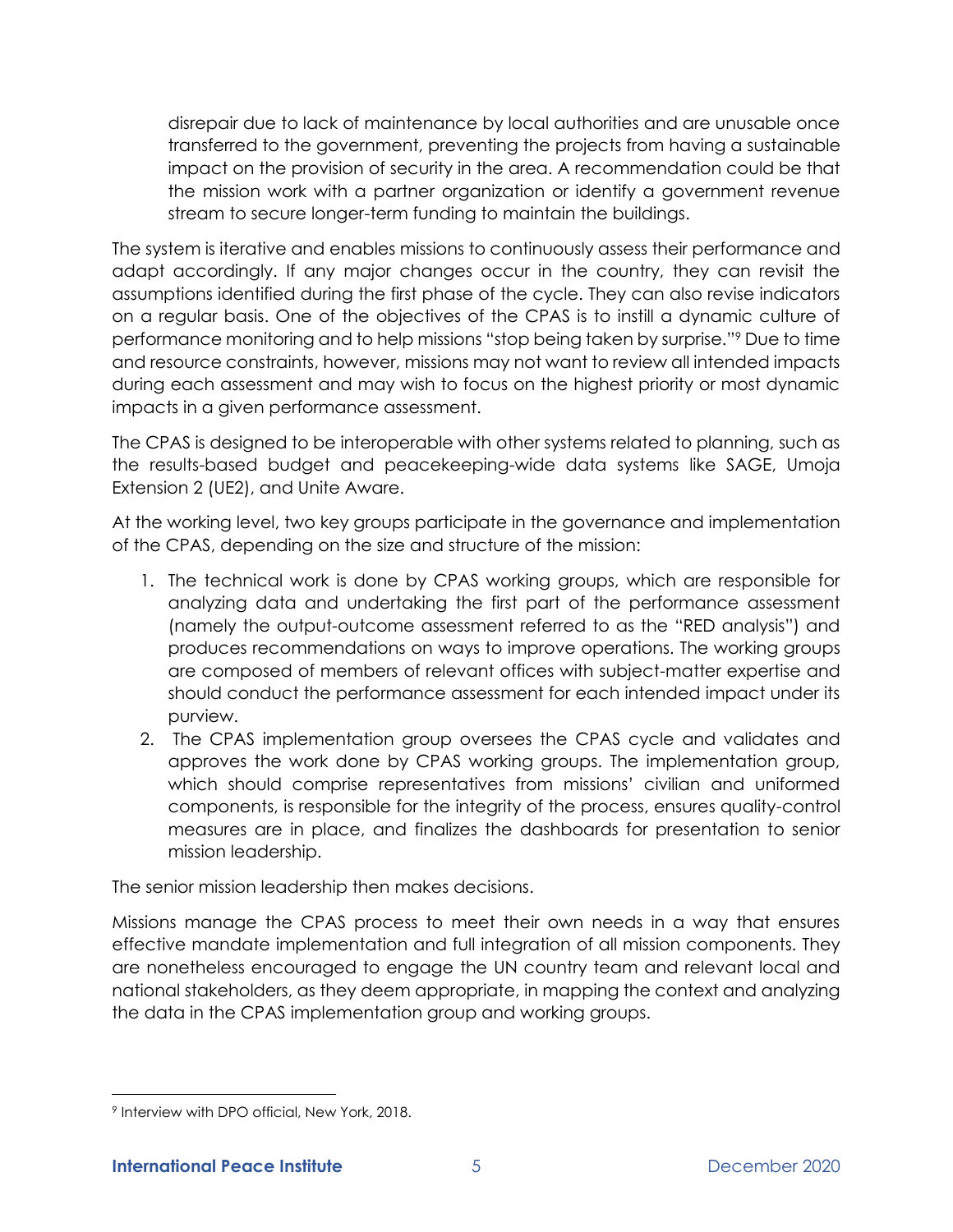

**ANALYSIS** 

The CPAS enables regular performance monitoring for all peacekeeping missions. Although its main purpose is to track the whole mission's performance, it can help identify best practices and systemic issues. While the CPAS allows mission to review the activities and impact of all components, it does not seek to determine responsibility for underperformance or to sanction underperformance.

## **Timing**

The CPAS enables continuous performance monitoring of the mission. The iterative nature of the system allows missions to regularly revise and update their implementation plans based on their assessment of changes in the local context and of the effectiveness of their actions. Based on this information, missions can generate dashboards at any time to inform decision making. The exact timing of a full CPAS cycle depends on the size and resources of each mission. There is no strict timetable, and missions may vary the length of the cycle in the lead-up to key reports or events. In general, it is recommended that large multidimensional missions complete three to four cycles and that traditional missions complete two to three cycles per year.

| <b>Regular process</b>                      | X | The CPAS establishes a cycle for<br>continuous performance assessment<br>and allows missions to assess their<br>performance on an ad hoc basis outside<br>of the regular cycle.                                                                                                           |
|---------------------------------------------|---|-------------------------------------------------------------------------------------------------------------------------------------------------------------------------------------------------------------------------------------------------------------------------------------------|
| <b>Extraordinary measure after incident</b> |   | Although the CPAS is not meant to be<br>activated after a specific incident, it<br>does allow missions to revise their context<br>mapping after a major event such as<br>violent conflict or mandate renewal to<br>adapt the intended impact and results<br>framework to the new context. |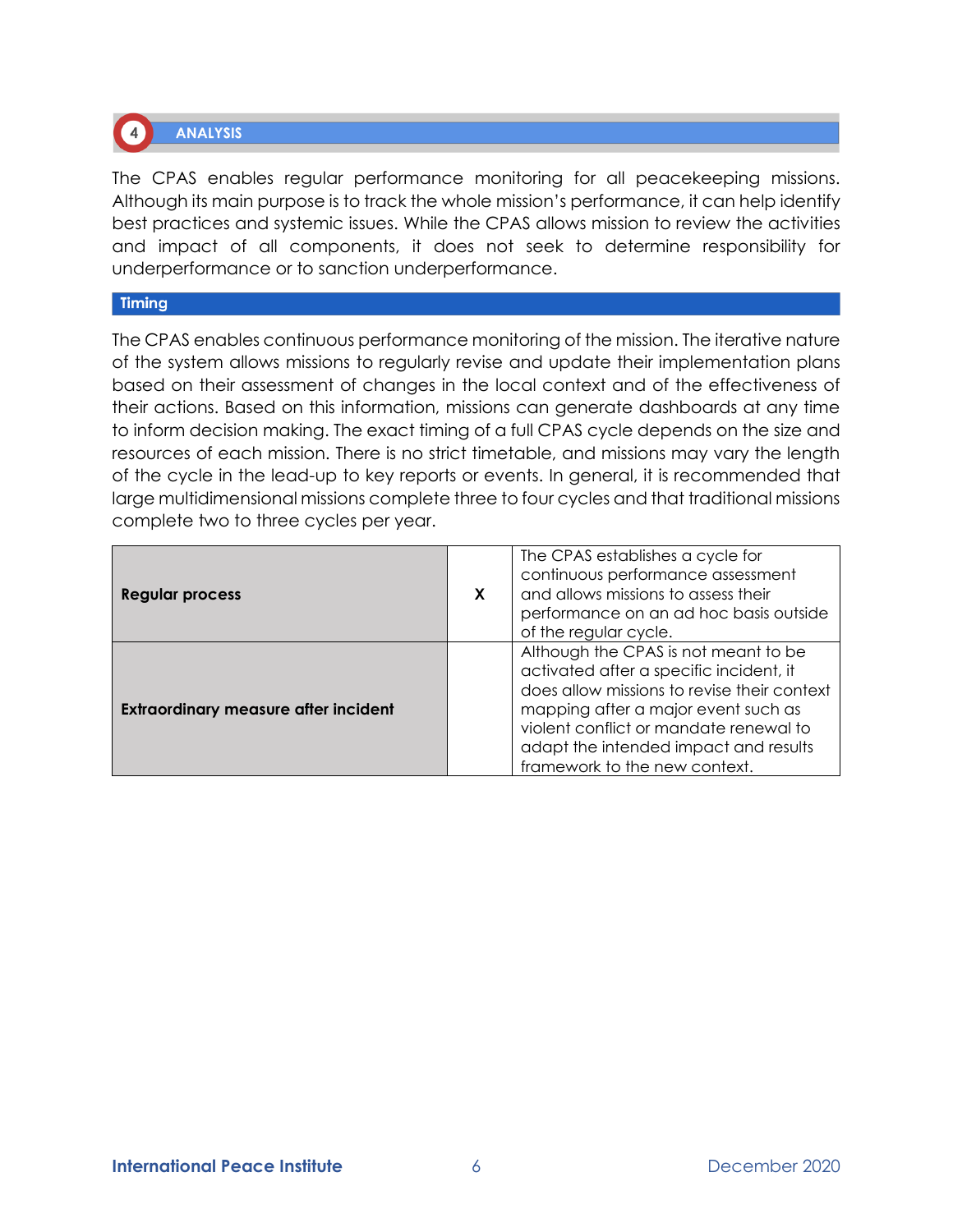# **Actors and answerability structure**

The CPAS seeks to continually assess the performance of a mission's civilian, police, and military components. It provides mission leadership with evidence-based analysis to inform decision making.

| Held<br>accountable by                                |                 | <b>Individuals</b> | Unit            |        | <b>Mission</b>  | Secre-                    | Contri-<br>buting | <b>Security</b><br>Council/ | Member             | Population | Other |  |
|-------------------------------------------------------|-----------------|--------------------|-----------------|--------|-----------------|---------------------------|-------------------|-----------------------------|--------------------|------------|-------|--|
|                                                       |                 |                    | <b>Military</b> | Police | <b>Civilian</b> |                           | tariat            | countries                   | 5th Com-<br>mittee | states     |       |  |
| <b>Individuals</b>                                    |                 |                    |                 |        |                 |                           |                   |                             |                    |            |       |  |
|                                                       | <b>Military</b> |                    |                 |        |                 | $\pmb{\mathsf{X}}$        |                   |                             |                    |            |       |  |
| Unit/<br>section/<br>component                        | Police          |                    |                 |        |                 | X                         |                   |                             |                    |            |       |  |
|                                                       | <b>Civilian</b> |                    |                 |        |                 | $\boldsymbol{\mathsf{X}}$ |                   |                             |                    |            |       |  |
| <b>Mission</b>                                        |                 |                    |                 |        |                 | $\boldsymbol{\mathsf{X}}$ |                   |                             |                    |            |       |  |
| Secretariat                                           |                 |                    |                 |        |                 |                           |                   |                             |                    |            |       |  |
| Contributing<br>countries                             |                 |                    |                 |        |                 |                           |                   |                             |                    |            |       |  |
| <b>Member states</b>                                  |                 |                    |                 |        |                 |                           |                   |                             |                    |            |       |  |
| <b>Security Council/</b><br>5 <sup>th</sup> Committee |                 |                    |                 |        |                 |                           |                   |                             |                    |            |       |  |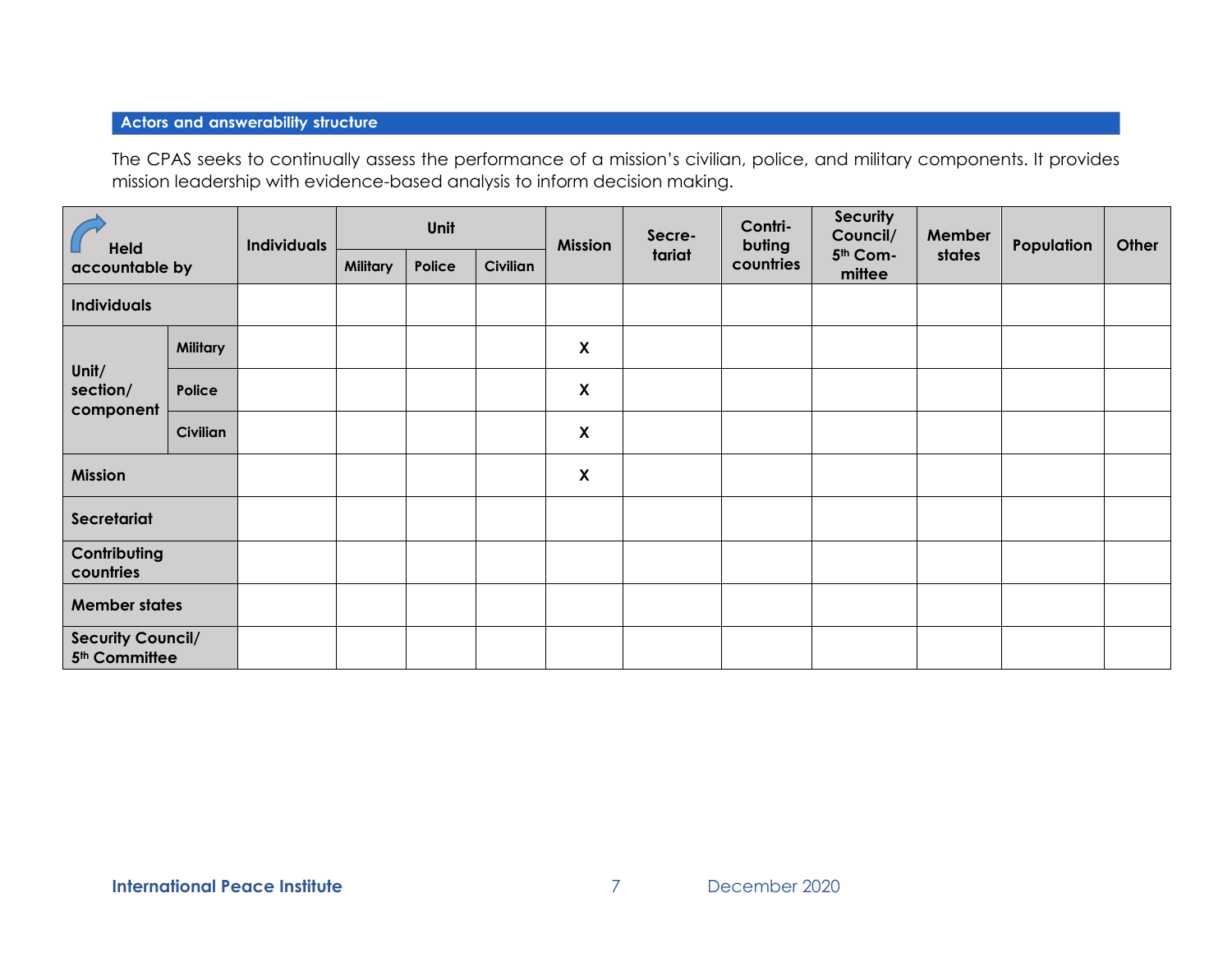#### Scope and objective

The CPAS is primarily meant to track regular performance and can help identify good practices and structural issues that need to be adjusted. While it is not a fact-finding tool, it can shed light on facts and circumstances, particularly during the context-mapping stage, which identifies the factors driving or influencing the conflict.

The results framework clearly defines the sections or components responsible for each output and for the collection and input of data for each indicator. However, it is not meant to determine specific or individual responsibility for underperformance. The wholeof-mission methodology established by CPAS supports a coordinated and unified approach to planning and performance assessment. The CPAS provides evidencebased analysis to support decision making that will allow the mission to improve its response or actions to enhance its overall impact.

| <b>Collect best</b><br>practices and<br>lessons learned | X | The CPAS helps identify best practices and lessons learned,<br>from outputs to impact. It is recommended that the best<br>practices officer participate in the implementation group.                          |
|---------------------------------------------------------|---|---------------------------------------------------------------------------------------------------------------------------------------------------------------------------------------------------------------|
| <b>Track performance</b>                                | X | CPAS tracks collective performance, not the performance<br>of individuals or units.                                                                                                                           |
| <b>Establish facts and</b><br>circumstances             |   | In the framework of the CPAS, the mission collects data<br>against specific indicators to develop evidence-based<br>analysis to support decision making. However, the CPAS is<br>not a fact-finding exercise. |
| <b>Establish</b><br>responsibility                      |   | The CPAS enables the mission to identify the units and<br>components responsible for each output but does not<br>determine responsibility for underperformance.                                               |
| <b>Identify structural</b><br>and systemic issues       | X | The CPAS can assist in identifying structural and systemic<br>issues that are impacting performance and provide<br>solutions to address them.                                                                 |

## **Type of accountability**

The CPAS is an organizational tool, offering a form of performance accountability.

|  |  | <b>Outcome</b> |  |  |
|--|--|----------------|--|--|
|--|--|----------------|--|--|

| Learn   | <b>Disseminate and integrate</b><br>internally | X | The CPAS provides opportunities for all<br>components to discuss performance and<br>produces data that is accessible by<br>mission personnel.                                                                    |  |  |
|---------|------------------------------------------------|---|------------------------------------------------------------------------------------------------------------------------------------------------------------------------------------------------------------------|--|--|
|         | <b>Account for publicly</b>                    |   | The CPAS is an internal tool. However, at<br>the discretion of the mission, some<br>information can be shared publicly as<br>needed.                                                                             |  |  |
| Correct | Improve internal processes                     | X | The CPAS provides evidence-based<br>analysis related to the strategic vision of<br>the mission and offers recommendations<br>to enhance internal processes and inform<br>the design and prioritization of tasks. |  |  |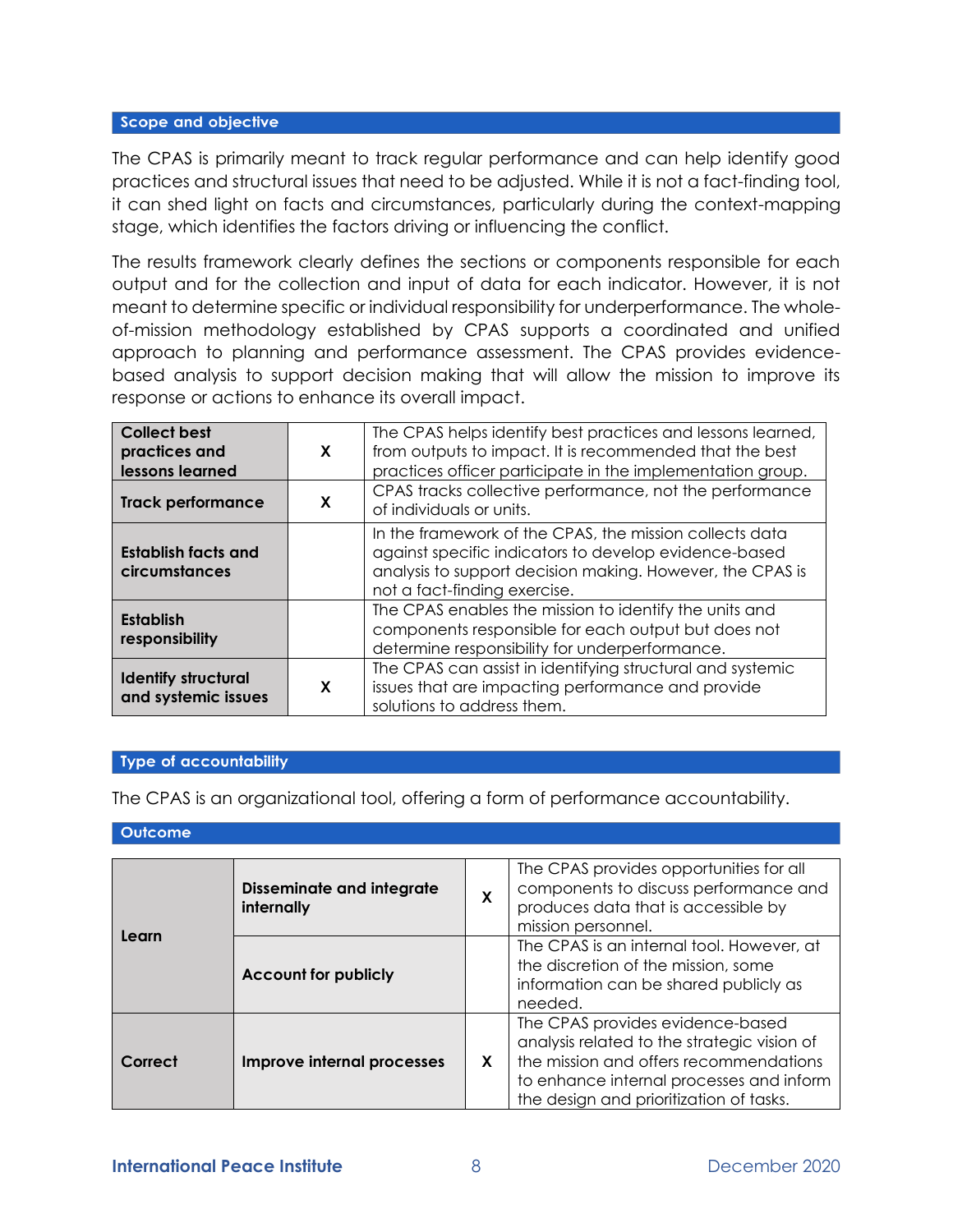|          | Inform selection of<br>personnel |  |
|----------|----------------------------------|--|
| Sanction | <b>Recommend sanctions</b>       |  |
|          | <b>Establish incentives</b>      |  |

## Independence and impartiality

The CPAS is an internal tool designed by the Secretariat for peacekeeping missions. The implementation of the CPAS is the responsibility of each mission. It is a self-assessment tool based on collaboration among all mission components to facilitate critical discussion and assessment. The methodology encourages missions to take multiple perspectives into consideration.

# **Inclusivity**

The CPAS is built on an inclusive and integrated process where the impact of the mission as a whole is being assessed in order for senior leadership to make decisions and adjust activities for all components. It draws on all components to collectively plan, perform, monitor, assess, and adjust activities to determine the prioritization and sequencing of specific outputs to enhance performance. It also provides senior leadership with the evidence necessary to enhance the delivery of mandates and the impact of activities.

The CPAS has generally been well received by military components, which have been eager to develop better tools for joint planning with civilian components. The CPAS was also reported to have instigated frank conversations among units and components on the activities that are worth investing in and to have shifted the conversation from inputs and outputs toward impact.

As of early 2020, however, the level of engagement of senior mission leadership teams in the management of the CPAS has been limited. The implementation of the CPAS has been led by strategic planning units or, in certain missions, focal points from political affairs divisions or best practices units.<sup>10</sup>

At the discretion of the mission, the CPAS can include external partners or stakeholders such as civil society representatives in parts of the exercise, such as the context analysis.

## **Transparency**

Each mission is responsible for collecting and inputting data. Once the data is entered into the system, a dashboard is generated through the information technology platform.

<sup>&</sup>lt;sup>10</sup> The CPAS is coordinated by the best practice officer in Lebanon and by a political affairs officer in Western Sahara and Kosovo.